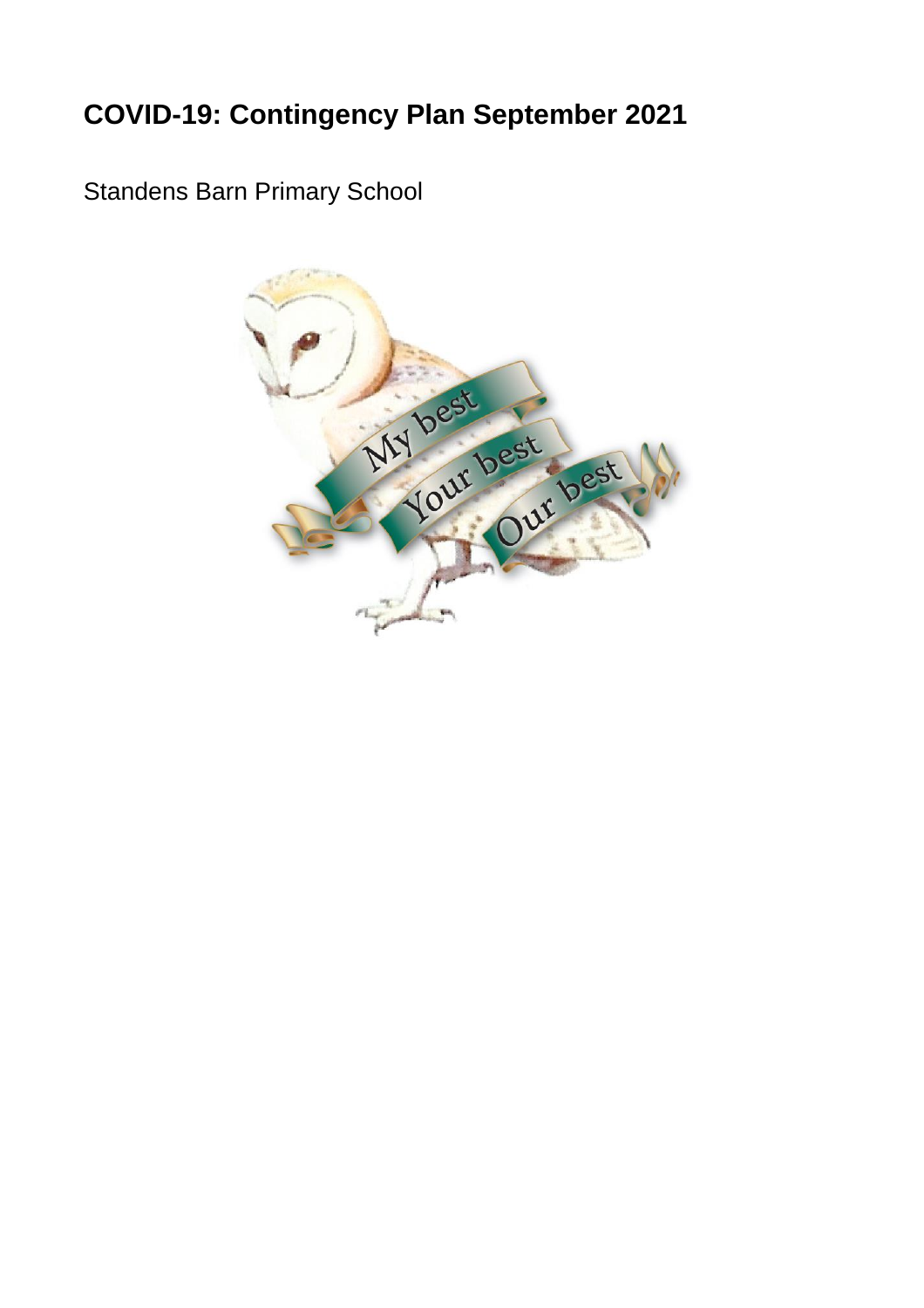# **Contents**

## <span id="page-1-0"></span>**1. Introduction**

This plan is based on the [contingency framework for managing local outbreaks](https://www.gov.uk/government/publications/coronavirus-covid-19-local-restrictions-in-education-and-childcare-settings) of COVID-19 and the [schools](https://www.gov.uk/government/publications/actions-for-schools-during-the-coronavirus-outbreak) [operational guidance, p](https://www.gov.uk/government/publications/actions-for-schools-during-the-coronavirus-outbreak)ublished by the Department for Education (DfE).

We will only implement some, or all, of the measures in this plan in response to recommendations provided by our local authority (LA), directors of public health (DsPH), Public Health England (PHE) health protection team or the national government.

It may be necessary to implement these measures in the following circumstances:

- To help manage a COVID-19 outbreak within the school. Actions will be considered when either of the following thresholds are met: as outlined in the risk assessment based on the Local Authorities Thresholds.
- If COVID-19 infection rates in the community are extremely high, and other measures have failed to reduce transmission
- As part of a package of measures responding to a 'variant of concern' (VoC)
- > To prevent unsustainable pressure on the NHS

# <span id="page-1-1"></span>**2. Seeking public health advice**

When one of the thresholds above is met, we will review the testing, hygiene and ventilation measures already in place.

We will also seek public health advice from a director of public health or health protection team: Simon Blight (Headteacher) and in his absence Amie James and Alison Allerton (Deputy Heads) will be responsible for seeking this advice, and will do so by telephoning the DfE helpline (0800 046 8687].

# <span id="page-1-2"></span>**3. Testing**

We will follow any advice that is given to us about further testing.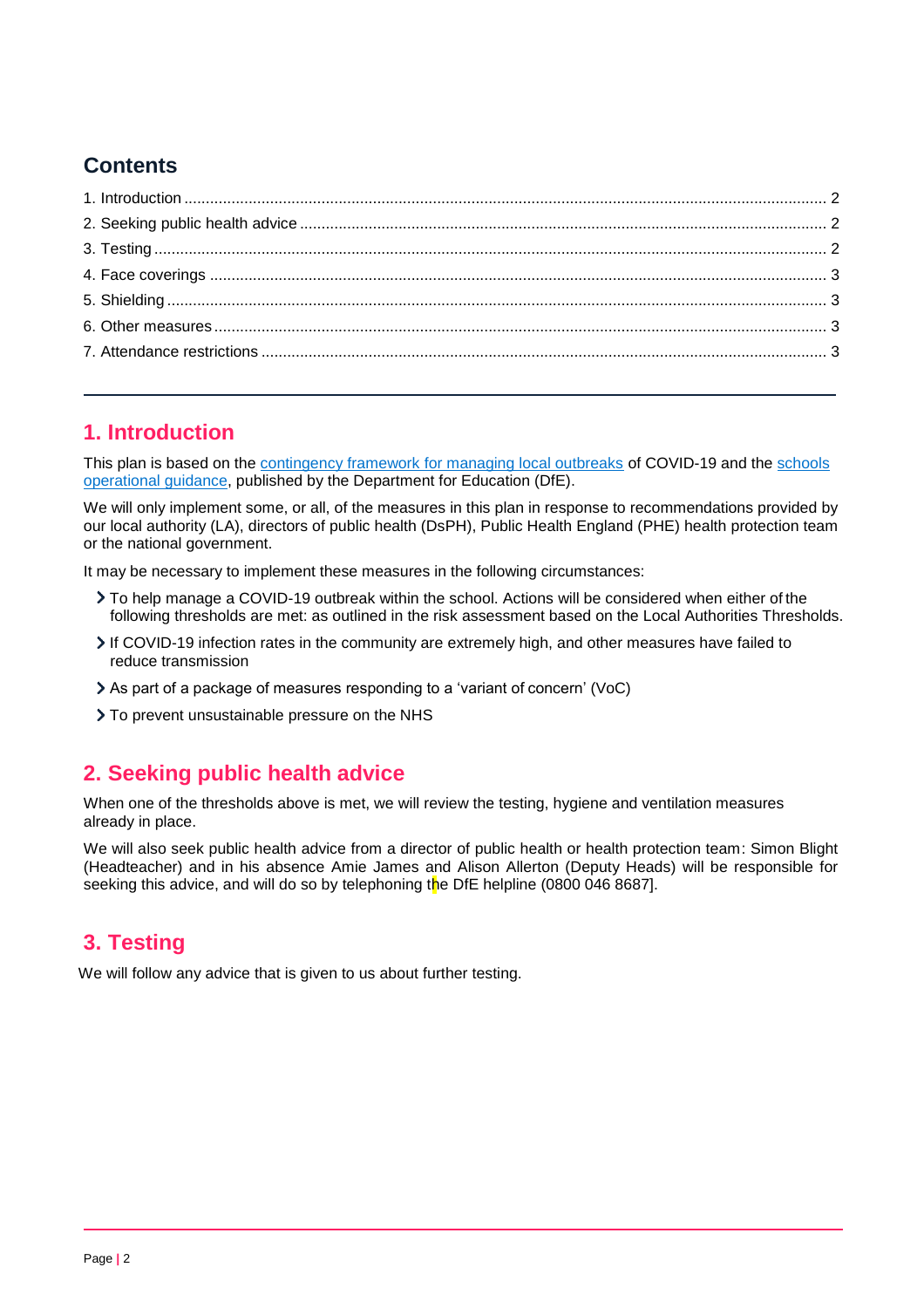# <span id="page-2-0"></span>**4. Face coverings**

If recommended staff and visitors who are not exempt from wearing a face covering:

Will be asked to keep on or put on a face covering when arriving at school and moving around indoors in places where social distancing is difficult to maintain, such as in communal areas

And/or:

Will be asked to wear a face covering in classrooms or during activities, unless social distancing canbe maintained or a face covering would impact on the ability to take part in exercise or strenuous activity

In line with current Government guidance masks are not compulsory on the school site; but adults can make thoer own choice about the need for these.

Pupils at Standens Barn Primary School are not expected to wear face coverings or masks.

# <span id="page-2-1"></span>**5. Shielding**

We will adhere to national guidance on the reintroduction of shielding, which would apply to those on the [shielded patient list \(SPL\).](https://digital.nhs.uk/coronavirus/shielded-patient-list)

We will speak to individuals required to shield about additional protective measures in school or arrangements for home working or learning.

## <span id="page-2-2"></span>**6. Other measures**

Parents, carers, pupils and staff will be informed promptly about the introduction of control measures. This will be done via email/letters/texts or phone calls, once a decision has been made.

If recommended, we will limit:

- $\triangleright$  Residential educational visits
- $\triangleright$  Open days
- $\triangleright$  Transition or taster days
- $\triangleright$  Parents coming into school
- $\blacktriangleright$  Live performances
- $\triangleright$  Assemblies

If recommended, we will reintroduce:

 $\triangleright$  Bubbles, to reduce mixing between groups

## <span id="page-2-3"></span>**7. Attendance restrictions**

Attendance restrictions will only be recommended as a last resort. If recommended, we will implement the measures in this section.

### **7.1 Eligibility to remain in school**

If restrictions are recommended, we will stay open for:

- Vulnerable pupils
- Children of critical workers

## **7.2 Education and support for pupils at home**

All other pupils will be required to stay at home and will receive remote education.